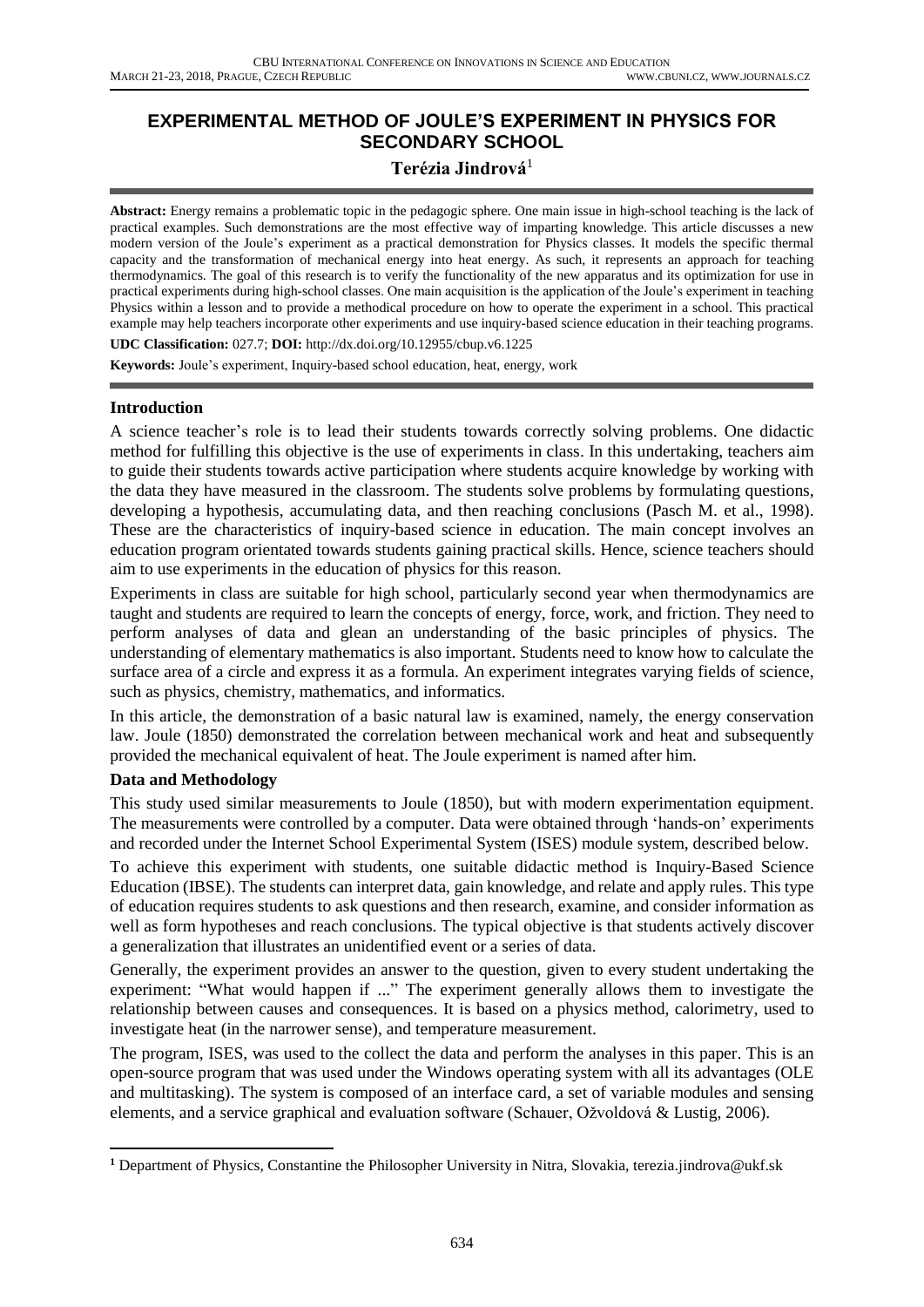Input modules used in the measurements were a thermometer and optic gate. The thermometer had a scale from −20 °C to 120 °C. The optic gate recorded the number of the cylinder revolutions. The principle was the reaction on the interrupted optic path. The optic beam was interrupted by shield rotation.

### **Experimental Apparatus**

The whole experiment (Figure 1) was conducted on the board that served as the supporting surface for the entire apparatus. The engine was connected to the voltage source, which rotated the cylinder. The plastic tape was situated around the cylinder and fixed on the top with a dynamometer and weighed down. The mass of the weight was changeable, with three masses of weight 0.5 kg, 1.0 kg, and 1.5 kg. The plastic tape managed friction as the cylinder was warming up. In this experiment, measurements were taken from two cylinders, a small brass cylinder with mass (*m*) of 0.640 kg and a large brass cylinder with mass of 1.290 kg. The cylinder needed fixing to the plastic cylinder where a temperature sensor was set. The temperature receiver was connected with an electric ISES thermometer. A dynamometer and optic gate were fixed to the stand with the optic gate connected with ISES. Measurements were taken from the optic gate, which was recording the number and frequency of revolutions.



# **Results and Discussion**

The study achieved the measurement and its evaluation for the verification of correctness of the experiment and on their base utilization the experiment in physics education.

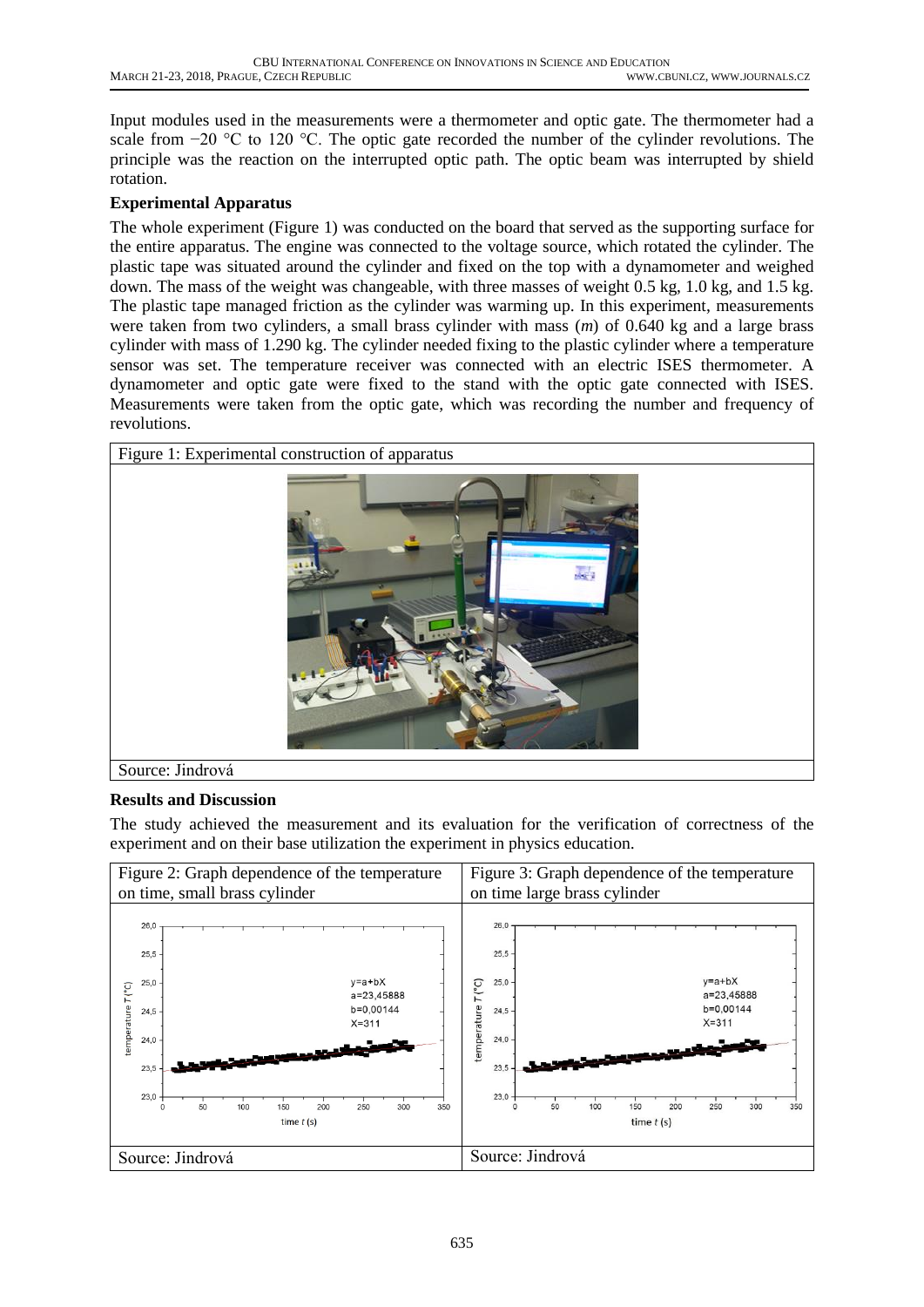The main goals of this article were to measure and determine the equivalence of mechanical work and heat and to determine the specific thermal capacity of brass. The experiments involved a small cylinder of brass with a mass, *m*1(Mo), of 0.640 kg and an average (*d*) of 0.045 m. The large cylinder of brass had a mass (*m*2(Mo)) of 1.29 kg, average (*d*) the same as a small cylinder 0.045 m. The ISES created a dependence of temperature on times for weights of 0.5 and 1.0 kg (Figure 2) and 1.5 kg (Table 2). The calculated data were compared with figures of the physical tables.

| Table 1: Data for the small cylinder of brass                                                                             |                                                                                                                                         |                |              |       |  | Table 2: Data for the large cylinder of brass |                                                              |                |                |            |  |
|---------------------------------------------------------------------------------------------------------------------------|-----------------------------------------------------------------------------------------------------------------------------------------|----------------|--------------|-------|--|-----------------------------------------------|--------------------------------------------------------------|----------------|----------------|------------|--|
|                                                                                                                           | č. m.                                                                                                                                   | 1.             | 2.           | 3.    |  |                                               | č. m.                                                        | 4.             | 5.             | 6.         |  |
|                                                                                                                           | $\boldsymbol{b}$<br>$\overline{{}^{\circ}$ Cs <sup>-1</sup>                                                                             | 0,001          | 0,003        | 0,007 |  |                                               | $\boldsymbol{b}$<br>$\circ \overline{Cs^{-1}}$               | 0,003          | 0,004          | 0,004      |  |
|                                                                                                                           | $\frac{m_{\rm z}}{\rm kg}$                                                                                                              | 0,5            | $\mathbf{1}$ | 1,5   |  |                                               | $\frac{m_{\rm z}}{\rm kg}$                                   | 0,5            | $\mathbf{1}$   | 1,5        |  |
|                                                                                                                           | $\frac{X}{s}$                                                                                                                           | 311            | 418          | 244   |  |                                               | $\frac{X}{s}$                                                | 221            | 332            | 385        |  |
|                                                                                                                           | $\Delta t_{mer}$<br>$\circ$ C                                                                                                           | 0,311          | 1,25         | 1,7   |  |                                               | $\Delta t_{mer}$<br>$^\circ \text{C}$                        | 0,663          | 1,45           | 1,54       |  |
|                                                                                                                           | $\frac{F_{G}}{\rm N}$                                                                                                                   | 5              | $10\,$       | 15    |  |                                               | $\frac{F_{\rm G}}{\rm N}$                                    | $\mathfrak{S}$ | 10             | 15         |  |
|                                                                                                                           | $\frac{F_{D}}{\rm N}$                                                                                                                   | 8,9            | 21           | 30    |  |                                               | $\frac{F_{D}}{N}$                                            | 17,5           | 35,7           | 42,4       |  |
|                                                                                                                           | $\frac{F_T}{\rm N}$                                                                                                                     | 3,9            | $11\,$       | 15    |  |                                               | $\frac{F_T}{N}$                                              | 12,5           | 25,7           | 27,4       |  |
|                                                                                                                           | $\frac{W}{J}$                                                                                                                           | 110            | 311          | 424   |  |                                               | $\frac{W}{J}$                                                | 353            | 726            | 774        |  |
|                                                                                                                           | $Q \over J$                                                                                                                             | 110            | 307          | 420   |  |                                               | $\frac{Q}{J}$                                                | 347            | 718            | 763        |  |
|                                                                                                                           | $\mathcal{C}_{\mathcal{C}}$<br>$\overline{\mathbf{J}}$<br>kgK                                                                           | 391            | 389          | 390   |  |                                               | $\boldsymbol{c}$<br>$\overline{\mathbf{J}}$<br>$\text{kg K}$ | 391            | 388            | 390        |  |
|                                                                                                                           | $\Delta c$<br>$\overline{\mathbf{J}}$<br>kgK                                                                                            | $\overline{7}$ | 5            | 6     |  |                                               | $\Delta c$<br>J<br>kgK                                       | $\tau$         | $\overline{4}$ | $\sqrt{6}$ |  |
|                                                                                                                           | b coefficient rising temperature, $m_z$ mass of weight, X time, $\Delta t_{mer}$ increase temperature, $F_G$ gravitational force, $F_D$ |                |              |       |  |                                               |                                                              |                |                |            |  |
| force of dynamometer, $F_T$ force of friction, W mechanical work, Q heat, C specific heat capacity, $\Delta c$ difference |                                                                                                                                         |                |              |       |  |                                               |                                                              |                |                |            |  |

Table 1 shows data for the small brass cylinder. Table 2 shows data for the large brass cylinder.

With the apparatus operating for 2400 s (40 min), the results showed that heat dissipated during the experiment (Figure 4). The small brass cylinder with a weight of about 1 kg mass showed the dependence of temperature on time at 100 s (Figure 4). This dissipated during the measurement.

between specific heat capacity in table and measured

Source: Jindrová

The experiment after several runs was disconnected from the source. The specimen after disconnection was allowed to cool (Figure 5).

The results in Table 1 and 2 show work and heat are not precisely equal. This is due to various causes, for example, the impurity caused by dust. A clean plastic tape, cylinder, and thermometer's brass contacts on the plastic cylinder are needed for exact results by alcohol. It is necessary because dust impedes the smooth progress over time. The experiment was not situated in an isolated area and the heat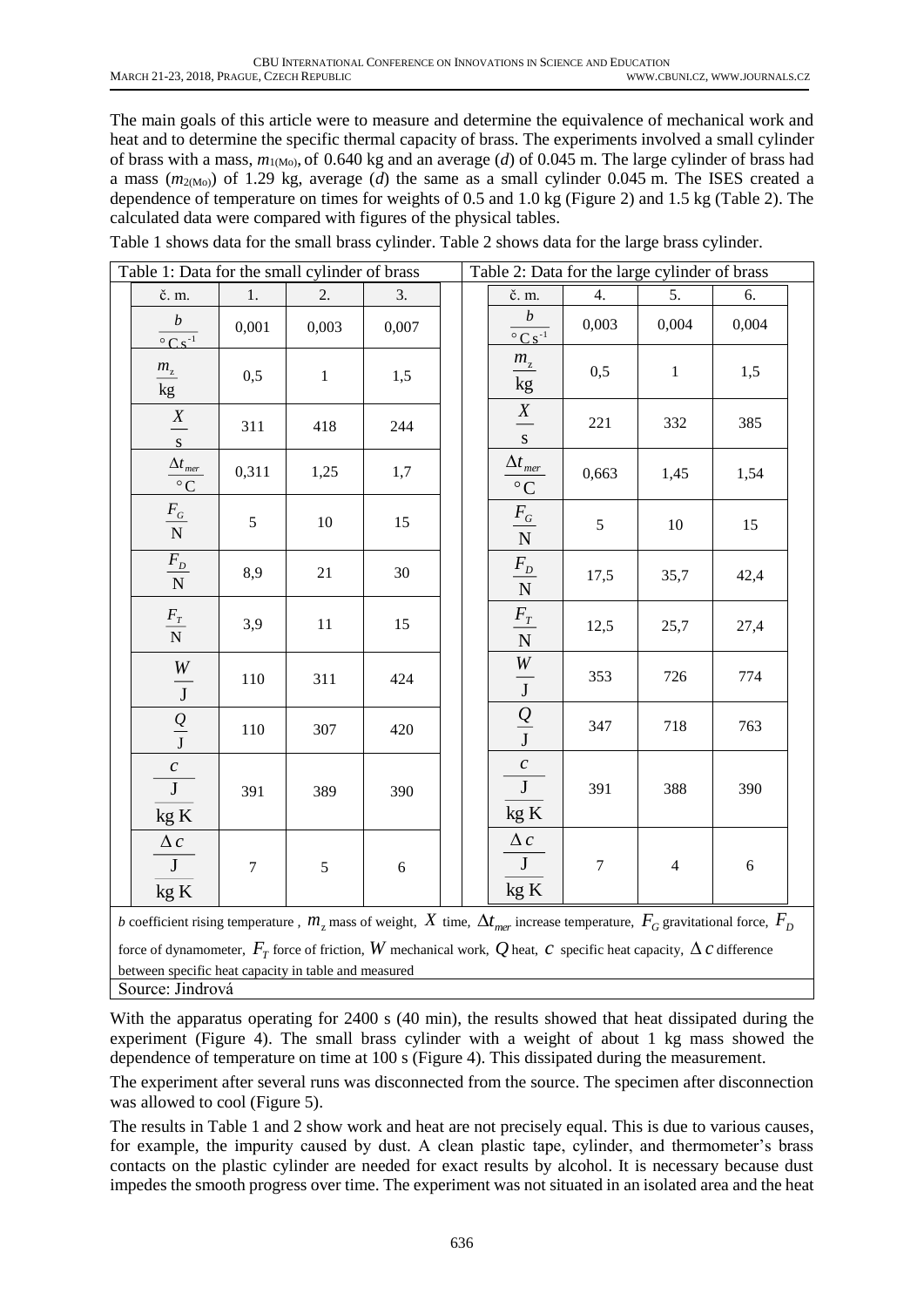dissipated. The result may have been influenced by the changing temperature in the classroom, the opening of a window, or running of the air-conditioner. By the nature of energy conservation law, these effects are valid resulting from the equivalence of mechanical work and heat.



## **Application to the Education Process**

The study aimed to design a teaching lesson with IBSE with a 'hands-on' Joule's experiment. It is important to include practical experimentation into the teaching of Physics because students observe that the experiments in practice can at times differ to that presented in the theory. From this, the students learn logical thinking.

The textbooks for 2nd Year Secondary School Physics (Svoboda et al., 1985) describe an experiment within the laboratory exercise, based on the theoretical example of determining internal energy and mass-specific capacity. This present article provides an empiric IBSE procedure of knowledge, which is a new approach involving the Joule's experiment for teaching beyond a theoretical level. In this, the teacher uses questions oriented towards a hypothesis and then, asks the students to test the hypothesis by measurements in a demonstration component of the lesson. The second step focusses on the analysis and processing of the obtained data. The students deduce a conclusion and construct theoretical knowledge, at which point, it is necessary to discuss the result. The following example is related to the work of frictional forces in producing heat.

- 1. In the introduction lesson, the teacher describes both the historic and new Joule's experimental approaches and the motivation for performing the experiment. The teacher chooses and assigns the components of the experiment (Figure 1): dynamometer, thermometer, the source of electromotive force, cylinder, optical gate, and engine.
- 2. Which values are needed for calculating the heat and capacity of the materials? How is the work of the mechanical systems defined? Can you determine which path to take? Determine the diameter of the cylinder by using the movable meter. Calculate the radius of the cylinder and record the value.

Determine the cylinder's mass by the scale and take note of the value.

- 3. Which components of the experimental apparatus are input modules? Open the ISES program. Connect the thermometer to the input module A and the optic gate to the input module B. Pre-set 200 spins for the optic's gate and sample at 150 Hz. Click the imaging, panel č.1, A3 for the smoothing the curve of the graph line temperature. In the panel, number 2 choose OFF1 that is recording spins.
- 4. Think about how to configure the constant number of revolutions in the ISES program. The optical gate B1 is marked with a function  $f(x)$ . The function IFG (B1; 0.5; 1.0; 0) adjusts the signal. This function operates after the following instruction: If B1 exceeds 0.5, then it is 1, in other cases, it is 0. You are getting rectangle pulsation. After adjusting signal as an absolute value derive two peaks: ABS  $(X''/10)$ . After that, every peak is summarized by an integral function. Then, divide that sum by two. This operation is necessary because up until to now the onset and drop of the signal of the cylinder's rotation were being considered. This part is realized by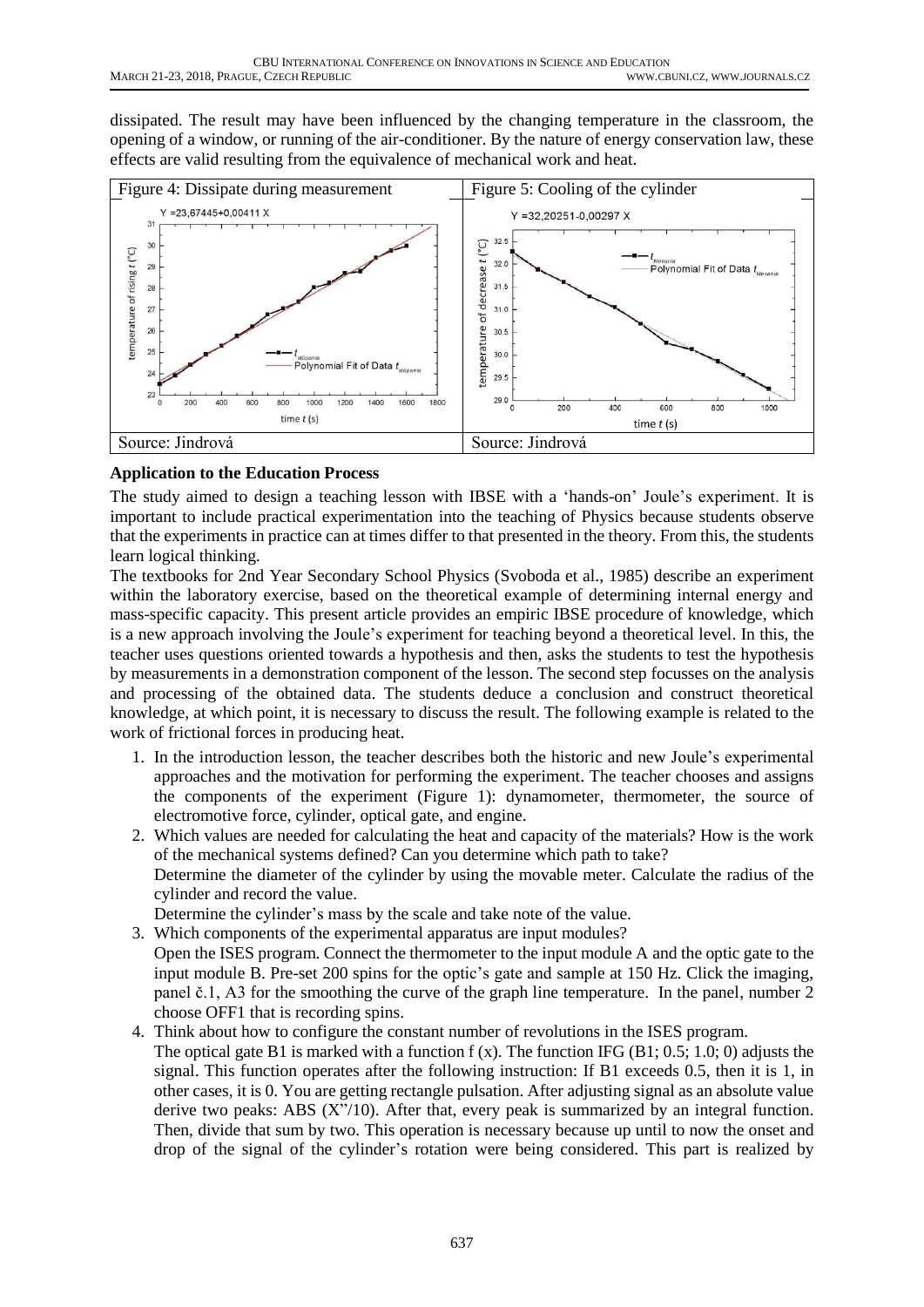function: dx§/2. After adjusting all the functions, the correct number of revolutions, N, is derived. In this case, N is equal to 200 revolutions.

5. Which type of forces are considered in the mathematical definition of the work? Which forces occur in the experiment? Write these in the blue circle.



- 6. Do you know how to assign these forces? What type of forces must be deducted?
- 7. Calculate the work of friction forces when you have prepared the experiment for 200 rotations.
- 8. Which parameters will be recorded to the sphere of the graph? What type of dependence is being recorded? How do you know that the cylinder is receiving 200 rotations? Switch on an experiment and control your prediction. Are your answers correct?
- 9. Do you know the mathematical formulation of a linear function?
- In this step, you will be required to obtain data by linear approximation of the function  $y = ax+b$ . 10.Did you know how you obtain this function?
	- You must check ten points on the graph line of the time dependence on the temperature. You do approximation linear fitting and obtain values *a* and *b*. Did you know what are the means of *a* and *b*?
- 11.Specify the initial temperature of the cylinder when the experiment is running and the final temperature after the selected measuring time. How much did this temperature rise? Explain the temperature increase and determine it by calculation.
- 12.Select 50 revolutions and run the experiment. Export the data and create a chart. Do the same for 150 turns. Describe what you saw.
- 13.Look in the physical tables for the value of the specific heat capacity for brass and aluminum. Include the units of measure.
- 14.Calculate the amount of heat supplied to the brass cylinder for the measured values of temperature and the physical quantities detected, i.e. mass and capacity.
- 15.Next, predict how the temperature would increase depending on the same time duration when using an aluminum cylinder. Would the temperature increase be larger or smaller than the small brass cylinder? Write your assumption and verify by measurement.
- 16.What would be the amount of heat delivered to the aluminum cylinder compared to the small brass cylinder? Write your assumption and explain.

At the conclusion of the experiment, it is essential for the students to think independently and figure out the differences and various measurements. The teacher needs to summarize the essentials and the pupils' new concepts, laws, and relationships.

### **Conclusion**

This study focused on performance, realization, and evaluation of measurements using a new version of Joule's experiment. The approach was oriented on verifying the correctness of the measuring apparatus, equality of work and heat, and the specific thermal capacity of the brass cylinder. The experiment demonstrated the elementary physical law of energy conservation. Based on worked examples, this experiment teaches the problematic of measuring heat. It is recommended that Joule's experiment is included in the teaching of physics and to increase the scope of experimentation in high schools. This article contributes to a proposal for the use of this experiment in teaching physics at high school.